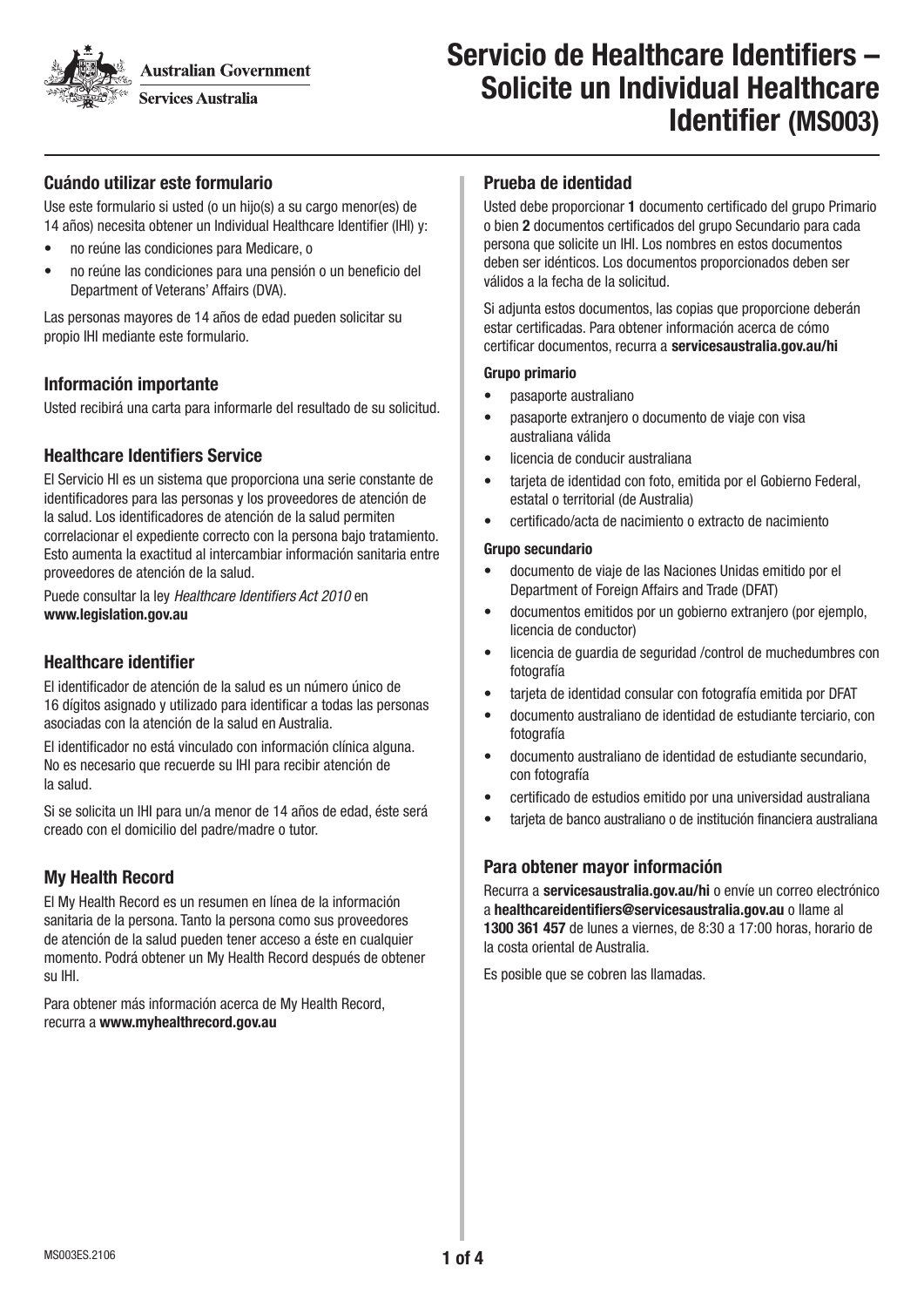**Australian Government** 

**Services Australia** 

# Healthcare Identifiers Service – Request an Individual Healthcare Identifier (MS003)

## When to use this form

Use this form if you (or a dependent child(ren) under 14 years of age) need to get an Individual Healthcare Identifier (IHI) and:

- are not eligible for Medicare, or
- you are not eligible for a pension or benefit from the Department of Veterans' Affairs (DVA).

Individuals 14 years of age and over can request their own IHI using this form.

#### Important information

You will receive a letter to let you know the outcome of your application.

# Healthcare Identifiers Service

The HI Service is a system that provides a consistent set of identifiers for individuals and healthcare providers. Healthcare identifiers provide a way to match the correct record to the person being treated. This improves accuracy when health information is shared between healthcare providers.

The Healthcare Identifiers Act 2010 is available at www.legislation.gov.au

# Healthcare identifier

A healthcare identifier is a unique 16 digit number that is assigned and used to identify everyone associated with healthcare in Australia. No clinical information is linked to the identifier. You do not need to remember your IHI to receive healthcare.

If an IHI is being requested for a person under 14 years of age, it will be created using the address of the parent or guardian.

# My Health Record

A My Health Record is an online summary of an individual's health information. It can be accessed at any time by the individual and their healthcare providers. You can get a My Health Record after you get your IHI.

For more information about My Health Record, go to www.myhealthrecord.gov.au

#### Evidence of identity

You must provide 1 certified document from the Primary group or 2 certified documents from the Secondary group for each person applying for an IHI. The names in these documents must be identical. Documents provided must be current at time of application.

If you are attaching these documents, the copies provided must be certified. For information about how to certify documents, go to servicesaustralia.gov.au/hi

#### Primary group

- Australian passport
- foreign passport or travel document with valid Australian visa
- Australian driver licence
- photo identification card issued by the Commonwealth, state or territory government
- Australian birth certificate or birth extract

#### Secondary group

- Department of Foreign Affairs and Trade (DFAT) issued United Nations convention travel document
- foreign government issued documents (for example, driver licences)
- security guard/crowd control photo licence
- consular photo identity card issued by DFAT
- Australian tertiary student photo identity document
- Australian secondary student photo identity document
- certified academic transcript from an Australian university
- Australian bank or financial institution card

# For more information

Go to servicesaustralia.gov.au/hi or email healthcareidentifiers@servicesaustralia.gov.au or call 1300 361 457 Monday to Friday, 8:30 am to 5 pm, Australian Eastern Standard Time.

Call charges may apply.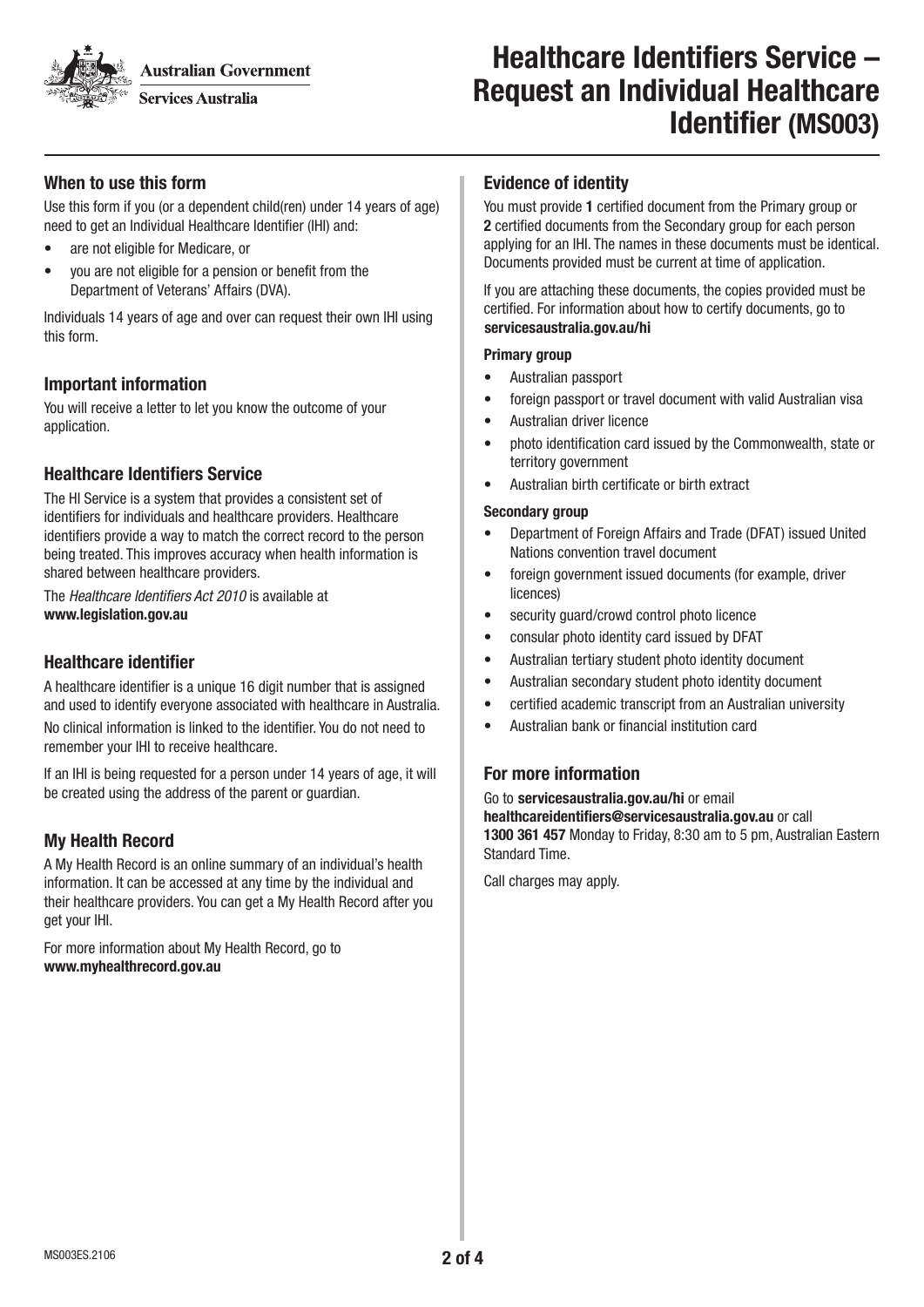# Filling in this form

You can complete this form on your computer, print and sign it.

If you have a printed form:

- Use black or blue pen.
- Print in BLOCK LETTERS.
- Where you see a box like this **Go to 1** skip to the question number shown.

## Applicant's details

|              |                                                                  | U | DU yuu walii al            |
|--------------|------------------------------------------------------------------|---|----------------------------|
|              | $\Box$ Mrs $\Box$ Miss $\Box$ Ms $\Box$<br>$Dr \Box Mr$<br>Other |   | age?<br>No<br>Go t         |
|              | Family name                                                      |   | Go t<br>Yes                |
|              |                                                                  |   |                            |
|              | First given name                                                 |   | <b>Request an IHI</b>      |
|              |                                                                  |   | If you would like a        |
|              |                                                                  |   | age, you can get o         |
|              | Second given name                                                |   | For more informat          |
|              |                                                                  |   | www.myhealthre             |
| $\mathbf{2}$ | Your date of birth                                               | 9 | Do you have pa             |
|              | $\sqrt{2}$<br>$\prime$                                           |   | No<br>$\mathbf{P}$<br>As y |
|              |                                                                  |   | chilo                      |
| 3            | Your gender<br>Male                                              |   | Go t                       |
|              | Female                                                           |   | Yes<br>Give                |
|              |                                                                  |   | <b>Child 1 details</b>     |
| 4            | Your residential address in Australia                            |   | Family name                |
|              |                                                                  |   |                            |
|              |                                                                  |   | First given na             |
|              | Postcode                                                         |   |                            |
| 5            | Your postal address in Australia (if different to above)         |   | Second given               |
|              |                                                                  |   |                            |
|              |                                                                  |   | Date of birth              |
|              | Postcode                                                         |   |                            |
|              |                                                                  |   |                            |
|              | Daytime phone number                                             |   | Gender<br>M                |
|              |                                                                  |   | <b>Child 2 details</b>     |
|              | Mobile phone number                                              |   | Family name                |
|              |                                                                  |   |                            |
|              | Fax number                                                       |   | First given na             |
|              | $\lambda$                                                        |   |                            |
|              | Email                                                            |   |                            |
|              |                                                                  |   | Second given               |
|              |                                                                  |   |                            |
| 6            | I would like to:                                                 |   | Date of birth              |
|              | get an IHI $\Box$ Go to 7                                        |   |                            |
|              | get an IHI for a dependent child<br>Go to 9                      |   | Gender<br>M                |
|              | under 14 years of age                                            |   | If you would li            |
|              |                                                                  |   |                            |

# Request an IHI

|   | If you would like a My Health Record, you can get one after you<br>get your IHI.                                                                                                                                     |
|---|----------------------------------------------------------------------------------------------------------------------------------------------------------------------------------------------------------------------|
|   | For more information about My Health Record, go to<br>www.myhealthrecord.gov.au                                                                                                                                      |
| 7 | Do you want an IHI for yourself?<br>No<br>Yes                                                                                                                                                                        |
| 8 | Do you want an IHI for a dependent child(ren) under 14 years of<br>age?<br>$N_0$ $\rightarrow$ Go to 10<br>$Yes \nightharpoonup Go$ to next question                                                                 |
|   | Request an IHI for a dependent child                                                                                                                                                                                 |
|   | If you would like a My Health Record for a child under 14 years of<br>age, you can get one for them after you get their IHI.<br>For more information about My Health Record, go to<br>www.myhealthrecord.gov.au      |
| 9 | Do you have parental responsibility for this child(ren)?<br>$\mathsf{No} \longrightarrow \mathsf{As}$ you do not have parental responsibility for the<br>child(ren), you cannot request an IHI for them.<br>Go to 10 |
|   | $Yes \rightarrow Give details$<br><b>Child 1 details</b>                                                                                                                                                             |
|   | Family name                                                                                                                                                                                                          |
|   | First given name                                                                                                                                                                                                     |
|   | Second given name                                                                                                                                                                                                    |
|   | Date of birth<br>$\prime$<br>$\prime$<br>Male<br>Female<br>Gender                                                                                                                                                    |
|   | <b>Child 2 details</b>                                                                                                                                                                                               |
|   | <b>Family name</b>                                                                                                                                                                                                   |
|   | First given name                                                                                                                                                                                                     |
|   | Second given name                                                                                                                                                                                                    |
|   | Date of birth                                                                                                                                                                                                        |
|   | Female<br>Male<br>Gender                                                                                                                                                                                             |
|   | If you would like to request an IHI for more than 2 dependent                                                                                                                                                        |

If you would like to request an IHI for more than 2 dependent children, provide a separate sheet with details.